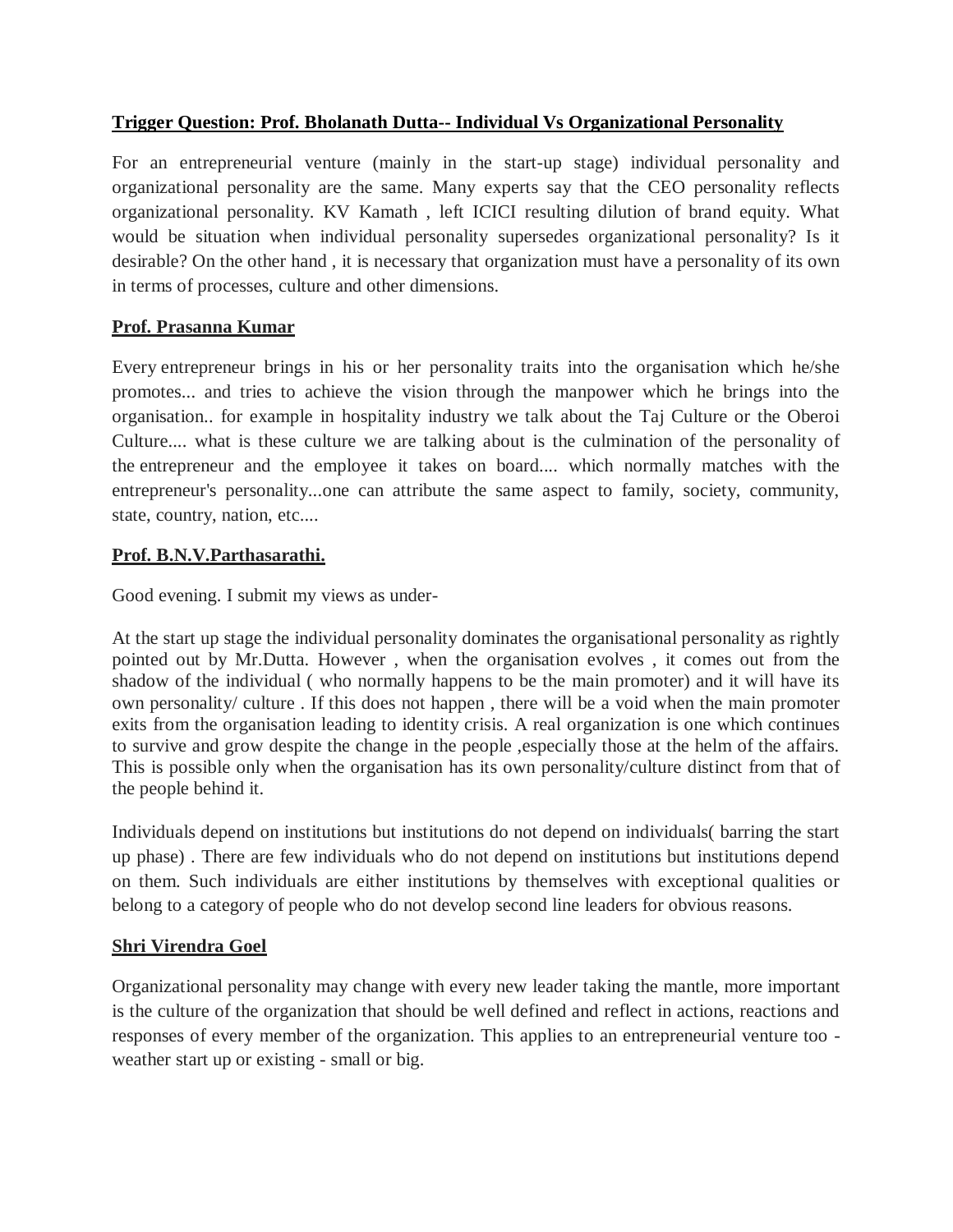#### **Prof. Raj Mahinder Pal Verma**

Entrepreneurship is either conversion of dream in to reality or conversion of idea in to a useful venture.

Dream / Idea get converted in to Vision / Mission/ Values which form foundation of the organization. It leads to setting of goals ,formation of Strategy, Strategy Deployment, Processes , Metrics and results to meet set goals. Leadership always reflect on the organization but excellent organizations are run by processes. Good organizations always have succession plan. Even family run organizations have succession plan.

Personalities do reflect organization and many a times exceed organization personality. But good policies / processes allow the organization to function even when change is made. Mrs. Chanda Kochar managed ICICI may be much better and obtained many awards for her. Look at working of Tatas, Infosys both Individual and Organizational personality prevails.

But it is difficult to control the ego when individual personality supersede organization one. It needs very high level of spirituality. Inconsistent success in cricket is the example of exceeding individual personality than Organizational even National.

Experience with organizations shows that organization goes up on strong values and collapse on downfall of values.

### **Prof. K.Paranjpe**

Dear Sirs, The topic is interesting. For one, a distinction is assumed between the personality of the individual and the so called "personality" of an Organization. Regarding intelligence, it can be said that the collective intelligence of a corporation is superior to the intelligence of the individual. The same cannot be said of ethical behavior of an organization. The ethical behavior of an organization reflects the ethical behavior of the top leadership. As regards decision making traits, the structure and the culture of the organization together with the technology harnessed, determines the speed of decision making.In the market place the associated qualities of the brand determines how customers perceive the company. Ultimately, it is the quality of the individuals associated with the organization that shapes the so called personality of the company. In an era when companies have limited lifespans, I guess the personality of the CEO plays an important part. These are my personal views

### **Prof. Raj Mahinder Pal Verma**

Self centered approach to Individual Personality leads to downfall of the organization, For many people it is difficult to create balance between both individual as well as organizational personality.